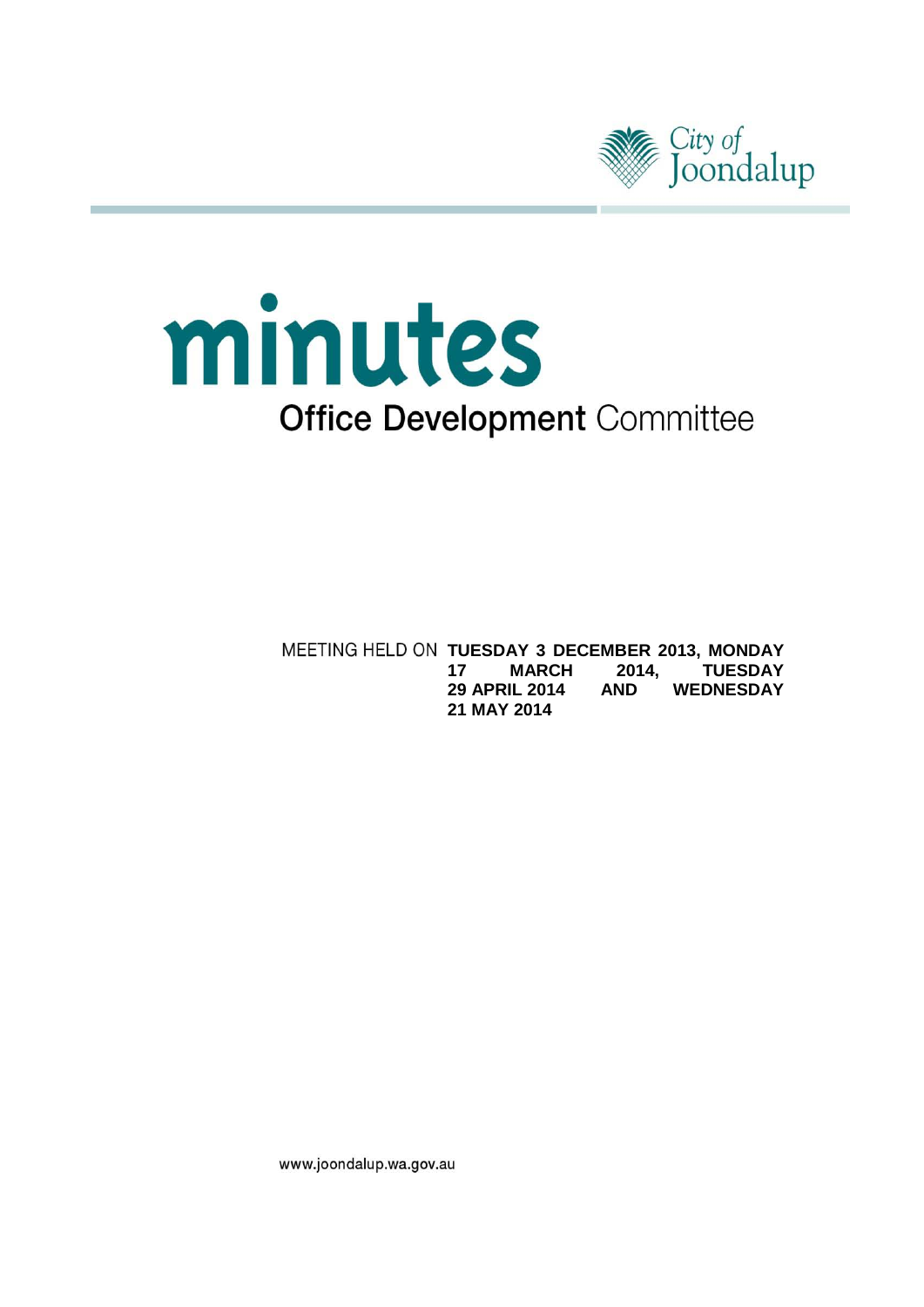# **TABLE OF CONTENTS**

| ltem No.       | <b>Title</b>                                                                                                                                                                                 | Page No.       |
|----------------|----------------------------------------------------------------------------------------------------------------------------------------------------------------------------------------------|----------------|
|                | <b>Declaration of Opening</b>                                                                                                                                                                | 4              |
|                | <b>Declarations of Interest</b>                                                                                                                                                              | 5              |
|                | <b>Public Question Time</b>                                                                                                                                                                  | 5              |
|                | <b>Public Statement Time</b>                                                                                                                                                                 | 5              |
|                | Apologies/Leave of absence                                                                                                                                                                   | 5              |
|                | <b>Confirmation of Minutes</b>                                                                                                                                                               | 5              |
|                | Announcements by the Presiding Member without discussion                                                                                                                                     | 6              |
|                | Identification of matters for which the meeting may be closed to<br>the public                                                                                                               | 6              |
|                | <b>Petitions and deputations</b>                                                                                                                                                             | 6              |
|                | Motion to close meeting to members of the public - [08122,<br>02154]                                                                                                                         | 6              |
|                | <b>Reports</b>                                                                                                                                                                               | 7              |
| 1<br>2013)     | Confidential - Joondalup City Centre<br>Commercial<br>Office<br>Development - Progress Report - [103036] (discussed 3 December                                                               | $\overline{7}$ |
|                | Procedural Motion - That the meeting be adjourned - [08122,<br>02154]                                                                                                                        | 8              |
| $\overline{2}$ | Office<br>- Joondalup<br>City Centre<br>Commercial<br>Confidential<br>Development:<br>Memorandum<br>Understanding<br>of<br>other<br>and<br>Undertakings - [103036] (discussed 17 March 2014) | 9              |
|                | Procedural Motion - That the meeting be adjourned - [08122,<br>02154]                                                                                                                        | 10             |
| 3              | - Joondalup City Centre<br>Office<br>Confidential<br>Commercial<br>Memorandum<br>of<br>Understanding<br>Development:<br>and<br>other<br>Undertakings - [103036] (discussed 29 April 2014)    | 12             |
|                | Procedural Motion - That the meeting be adjourned - [08122,<br>02154]                                                                                                                        | 13             |
| 4              | Confidential - Joondalup City Centre Commercial<br>Office<br>Development:<br>Options To Progress - [103036] (discussed<br>21 May 2014)                                                       | 15             |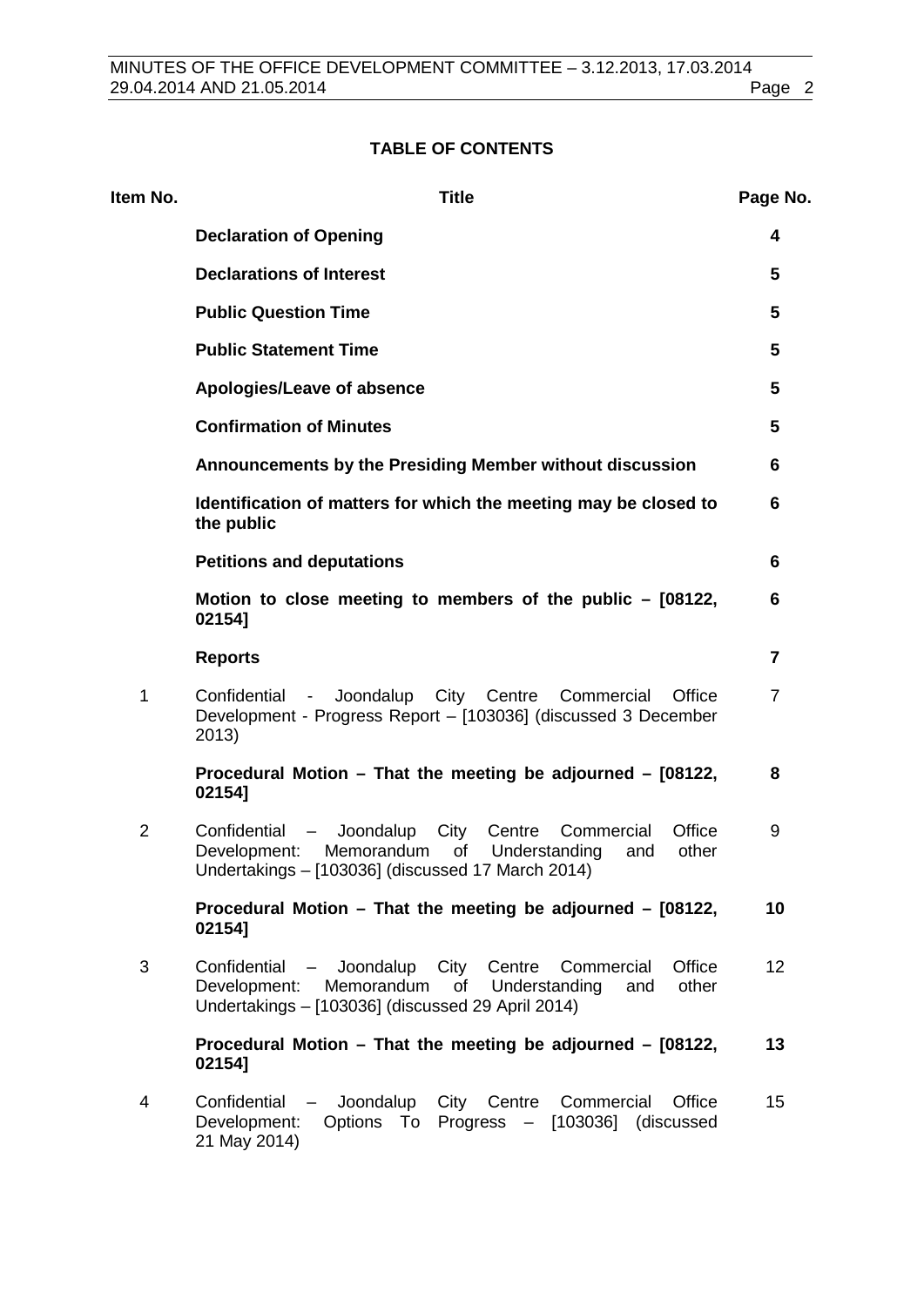| <b>Urgent Business</b>                               | 17 |
|------------------------------------------------------|----|
| Motions of which previous notice has been given      | 17 |
| <b>Requests for Reports for future consideration</b> | 17 |
| <b>Closure</b>                                       | 17 |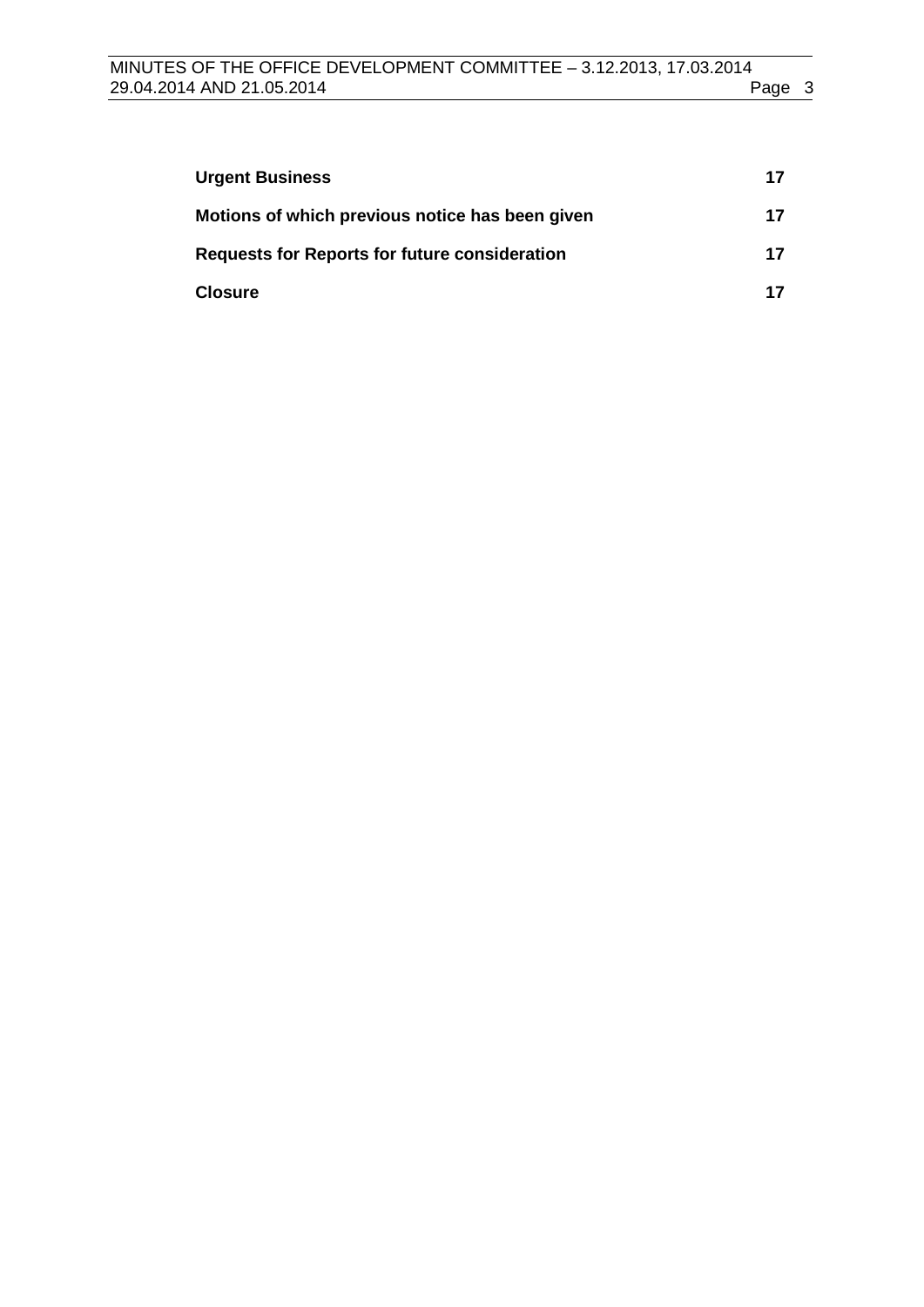# **CITY OF JOONDALUP**

#### **MINUTES OF THE OFFICE DEVELOPMENT COMMITTEE MEETING HELD IN CONFERENCE ROOM 1, JOONDALUP CIVIC CENTRE, BOAS AVENUE, JOONDALUP ON TUESDAY 3 DECEMBER 2013.**

#### **ATTENDANCE**

#### **Committee Members:**

| Mayor Troy Pickard | <b>Presiding Member</b>                     |
|--------------------|---------------------------------------------|
| Cr Liam Gobbert    |                                             |
| Cr Kerry Hollywood |                                             |
| Cr Tom McLean, JP  | <b>Deputy Presiding Member</b>              |
| Mr Garry Hunt      | <b>Chief Executive Officer</b>              |
| Ms Dale Page       | Director Planning and Community Development |

#### **Observer:**

Cr Sam Thomas

#### **Officers:**

| Mr Brad Sillence     | <b>Manager Governance</b>      |
|----------------------|--------------------------------|
| Mr Blignault Olivier | <b>Manager City Projects</b>   |
| Mrs Genevieve Hunter | Senior Projects Officer        |
| Mr Sean McLaughlin   | <b>Principal Legal Advisor</b> |
| Mr John Byrne        | Governance Coordinator         |
| Mrs Lesley Taylor    | Governance Officer             |

#### **Guest:**

Mr Simon Moen Technical Advisor, Partner - Jackson McDonald Lawyers

There were no members of the public and no member of the press in attendance.

#### <span id="page-3-0"></span>**DECLARATION OF OPENING**

The Presiding Member declared the meeting open at 4.04pm.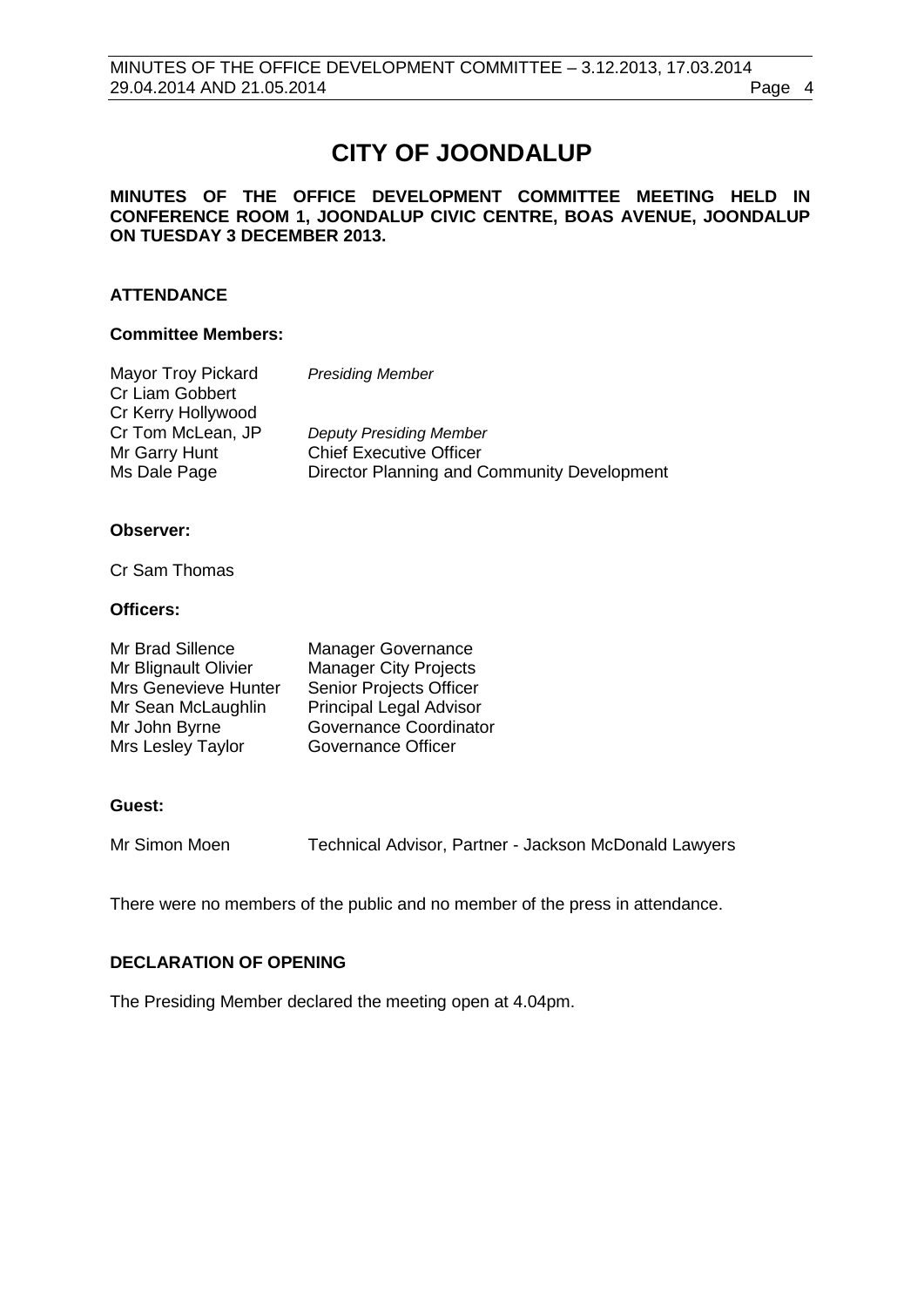#### <span id="page-4-0"></span>**DECLARATIONS OF INTEREST**

Nil.

#### <span id="page-4-1"></span>**PUBLIC QUESTION TIME**

Nil.

#### <span id="page-4-2"></span>**PUBLIC STATEMENT TIME**

Nil.

#### <span id="page-4-3"></span>**APOLOGIES/LEAVE OF ABSENCE**

Nil.

#### <span id="page-4-4"></span>**CONFIRMATION OF MINUTES**

#### MINUTES OF THE OFFICE DEVELOPMENT COMMITTEE HELD 25 JULY 2013

**MOVED Cr Gobbert, SECONDED Cr McLean that the minutes of the meeting of the Office Development Committee held on 25 July 2013 be confirmed as a true and correct record.**

#### **The Motion was Put and CARRIED (6/0)**

**In favour of the Motion:** Mayor Pickard, Crs Gobbert, Hollywood, McLean, Mr Hunt and Ms Page.

#### MINUTES OF THE SPECIAL OFFICE DEVELOPMENT COMMITTEE HELD 5 NOVEMBER 2013

**MOVED Ms Page, SECONDED Cr Gobbert that the minutes of the special meeting of the Office Development Committee held on 5 November 2013 be confirmed as a true and correct record.**

#### **The Motion was Put and CARRIED (6/0)**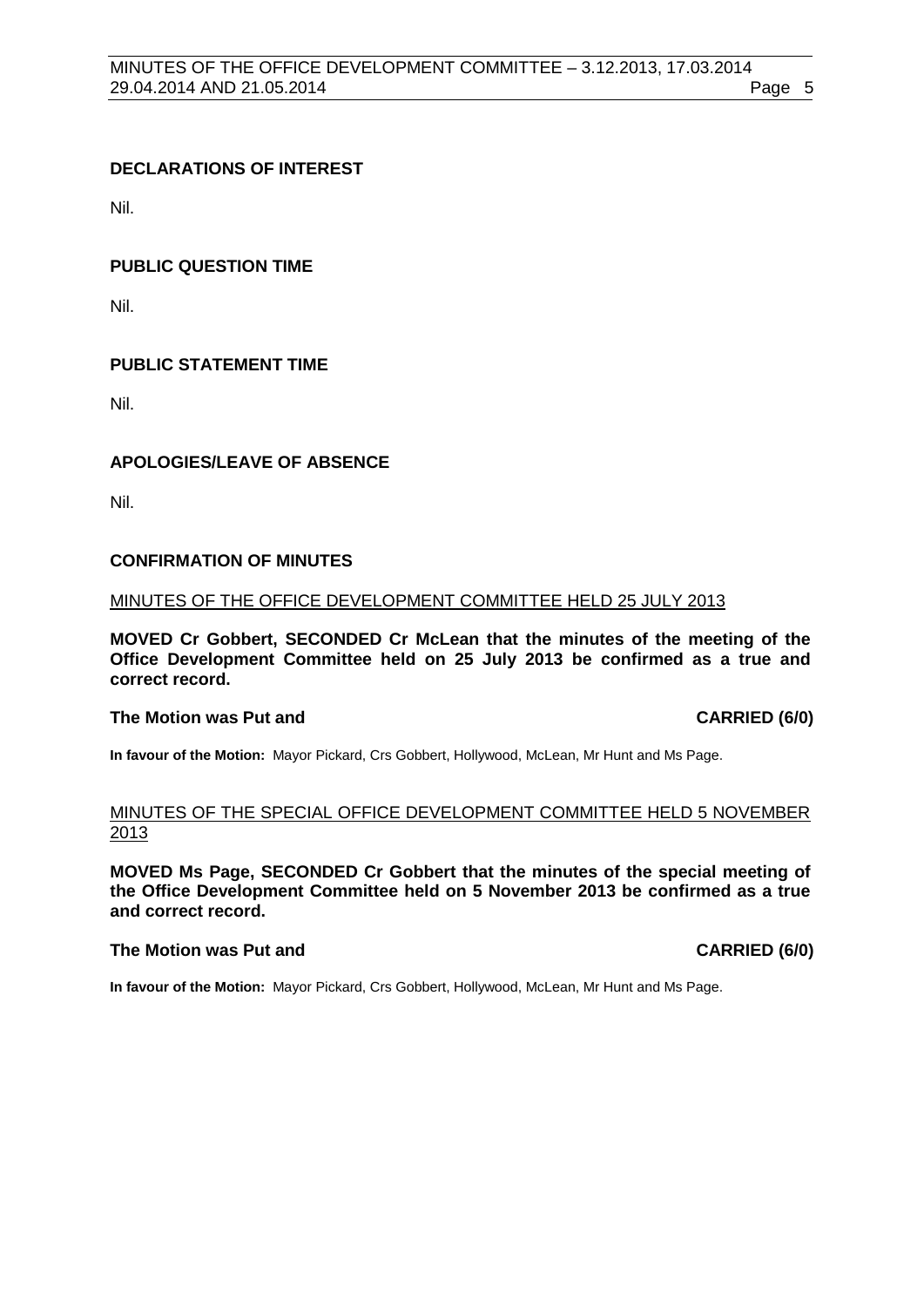#### <span id="page-5-0"></span>**ANNOUNCEMENTS BY THE PRESIDING MEMBER WITHOUT DISCUSSION**

Nil.

#### <span id="page-5-1"></span>**IDENTIFICATION OF MATTERS FOR WHICH THE MEETING MAY BE CLOSED TO THE PUBLIC**

Item 1 – Confidential - Joondalup City Centre Commercial Office Development - Progress Report.

#### <span id="page-5-2"></span>**PETITIONS AND DEPUTATIONS**

Nil.

#### <span id="page-5-3"></span>**MOTION TO CLOSE MEETING TO MEMBERS OF THE PUBLIC – [08122, 02154]**

**MOVED Cr Hollywood, SECONDED Mr Hunt that the Office Development Committee:**

- **1 in accordance with Section 5.23(2)(d) of the** *Local Government Act 1995* **and clause 5.2(2) of the City's** *Meeting Procedures Local Law 2013***, RESOLVES to close the meeting to members of the public to consider the following item:**
	- **1.1 Item 1 Confidential – Joondalup City Centre Commercial Office Development – Progress Report;**
- **2 PERMITS the following employees and external persons to remain in the room during discussion on Item 1 while the meeting is closed to members of the public as detailed in Part 1 above:**
	- **Manager Governance, Mr Brad Sillence;**
	- **Manager City Projects, Mr Blignault Olivier;**
	- **Principal Legal Advisor, Mr Sean McLaughlin;**
	- **Senior Projects Officer, Mrs Genevieve Hunter;**
	- **Governance Coordinator, Mr John Byrne;**
	- **Governance Officer, Mrs Lesley Taylor;**
	- **Jackson McDonald Lawyers, Mr Simon Moen.**

#### The Motion was Put and **CARRIED** (6/0)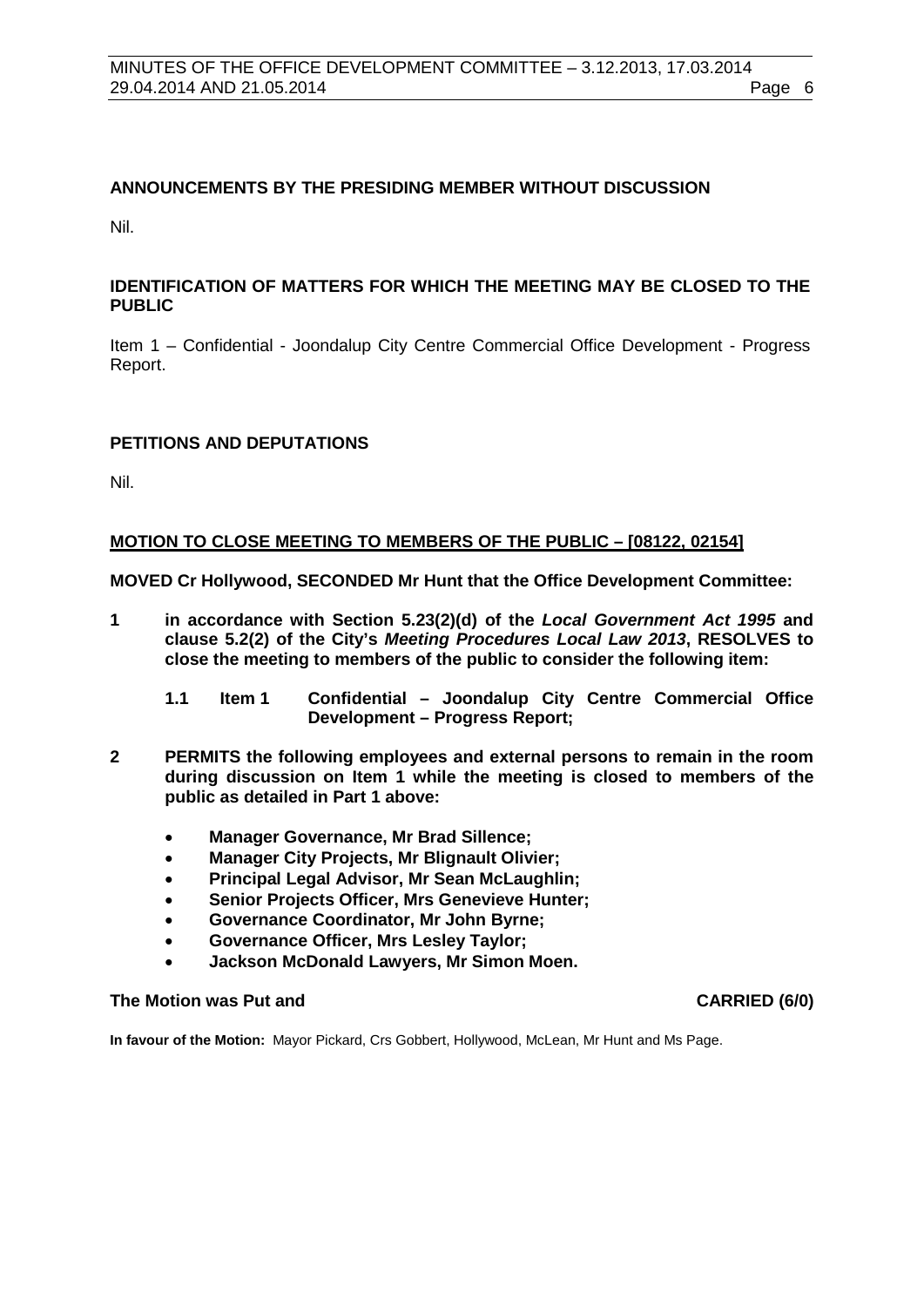#### <span id="page-6-0"></span>**REPORTS**

# <span id="page-6-1"></span>**ITEM 1 CONFIDENTIAL - JOONDALUP CITY CENTRE DEVELOPMENT PROGRESS REPORT**

| <b>WARD</b>                           | <b>North</b>                       |
|---------------------------------------|------------------------------------|
| <b>RESPONSIBLE</b><br><b>DIRECTOR</b> | Mr Garry Hunt<br>Office of the CEO |
| <b>FILE NUMBER</b>                    | 103036                             |

**ATTACHMENT** Nil.

**AUTHORITY / DISCRETION** Information - includes items provided to Council for information purposes only that do not require a decision of Council (that is for 'noting').

This Report is confidential in accordance with section 5.23(2)(d) of the *Local Government Act 1995*, which also permits the meeting to be closed to the public for business relating to the following:

*Legal advice obtained, or which may be obtained, by the local government, and which relates to a matter discussed at the meeting.*

A full report was provided to Elected Members under separate cover. The report is not for publication.

**MOVED Cr Hollywood, SECONDED Cr McLean that the Office Development Committee:**

- **1 REQUESTS the Directors of Seven Capital (Perth) Pty Ltd, Messrs Simon Wan, Richard Doyle, Phil Carlin, Brett Lovett and Balbinder Sohal to provide the requested information, or appropriate justification as to why the City has not been provided the requested information, by 31 December 2013;**
- **2 REQUESTS the Directors of Seven Capital (Perth) Pty Ltd, Messrs Simon Wan and Richard Doyle, accompanied by Mr Brett Lovett, to present themselves in person to the Office Development Committee before 30 January 2014.**

#### **The Motion was Put and CARRIED (6/0)**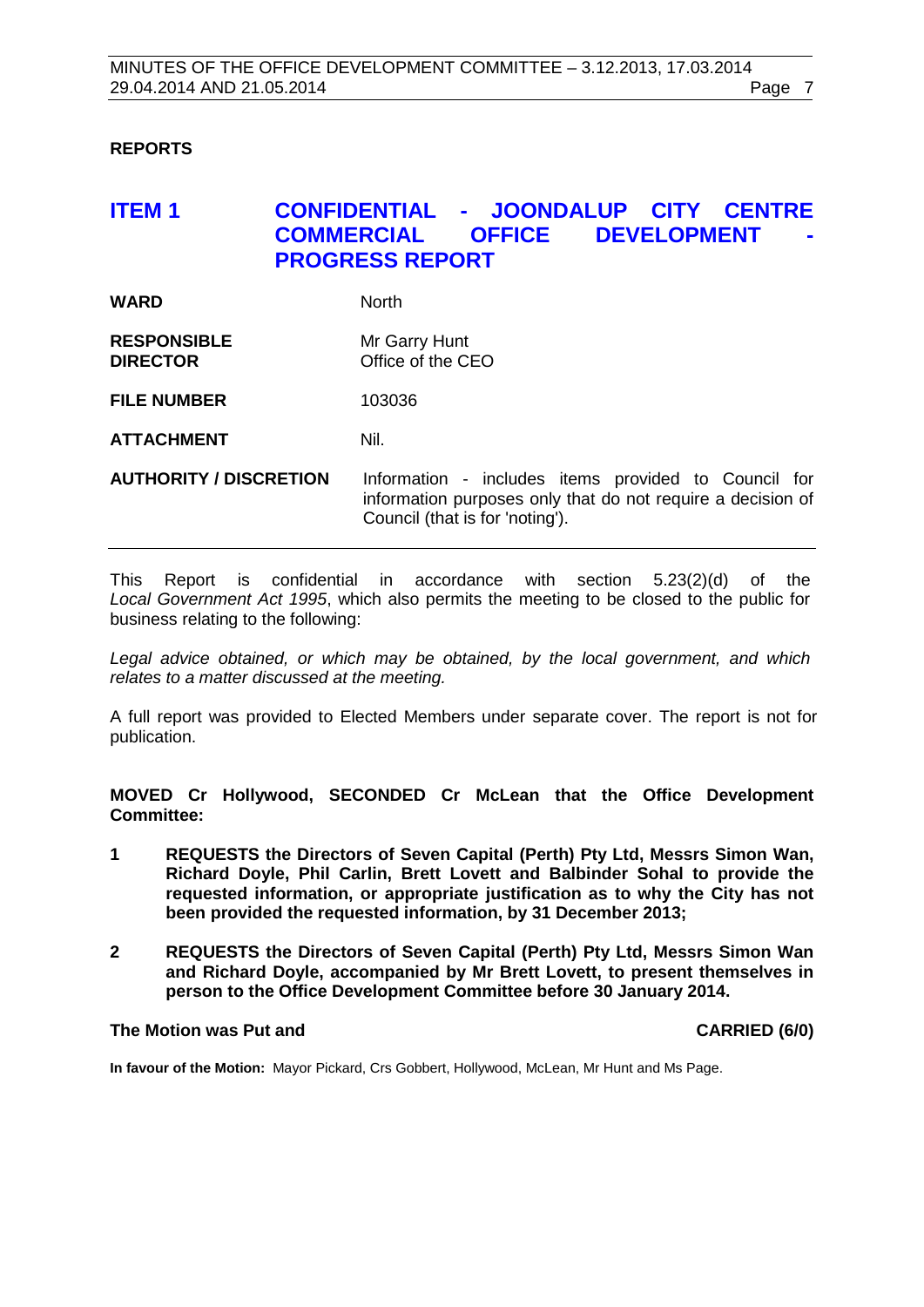#### <span id="page-7-0"></span>**PROCEDURAL MOTION – THAT THE MEETING BE ADJOURNED – [08122], [02154]**

**MOVED Mr Hunt, SECONDED Cr Gobbert that the meeting be ADJOURNED and RECONVENED on an appropriate day and time as determined by the Presiding Member once the requested information has been received.**

#### The Procedural Motion was Put and **CARRIED** (6/0)

**In favour of the Procedural Motion:** Mayor Pickard, Crs Gobbert, Hollywood, McLean, Mr Hunt and Ms Page.

The meeting **ADJOURNED** at 5.29pm on Tuesday 3 December 2013 with the following committee members being present at that time:

> Mayor Troy Pickard Cr Liam Gobbert Cr Kerry Hollywood Cr Tom McLean, JP Mr Garry Hunt Ms Dale Page

#### **RESUMPTION OF MEETING**

The Presiding Member declared the **Office Development Committee** meeting that commenced on Tuesday 3 December 2013 **RESUMED** at **7.55am** on **Monday 17 March 2014**, the following persons being present:

## **ATTENDANCE**

#### **Committee Members:**

| Mayor Troy Pickard<br>Cr Liam Gobbert | <b>Presiding Member</b>                     |
|---------------------------------------|---------------------------------------------|
| Cr Kerry Hollywood                    |                                             |
| Cr Tom McLean, JP                     |                                             |
| Mr Garry Hunt                         | <b>Chief Executive Officer</b>              |
| Ms Dale Page                          | Director Planning and Community Development |

#### **Officers:**

| Mr Brad Sillence            | <b>Manager Governance</b>    |
|-----------------------------|------------------------------|
| Mr Blignault Olivier        | <b>Manager City Projects</b> |
| <b>Mrs Genevieve Hunter</b> | Senior Projects Officer      |
| Mrs Lesley Taylor           | Governance Officer           |

#### **Guests:**

| Mr Simon Moen   | Technical Advisor, Partner - Jackson McDonald Lawyers |
|-----------------|-------------------------------------------------------|
| Mr Ryan Chorley | Jackson McDonald Lawyers                              |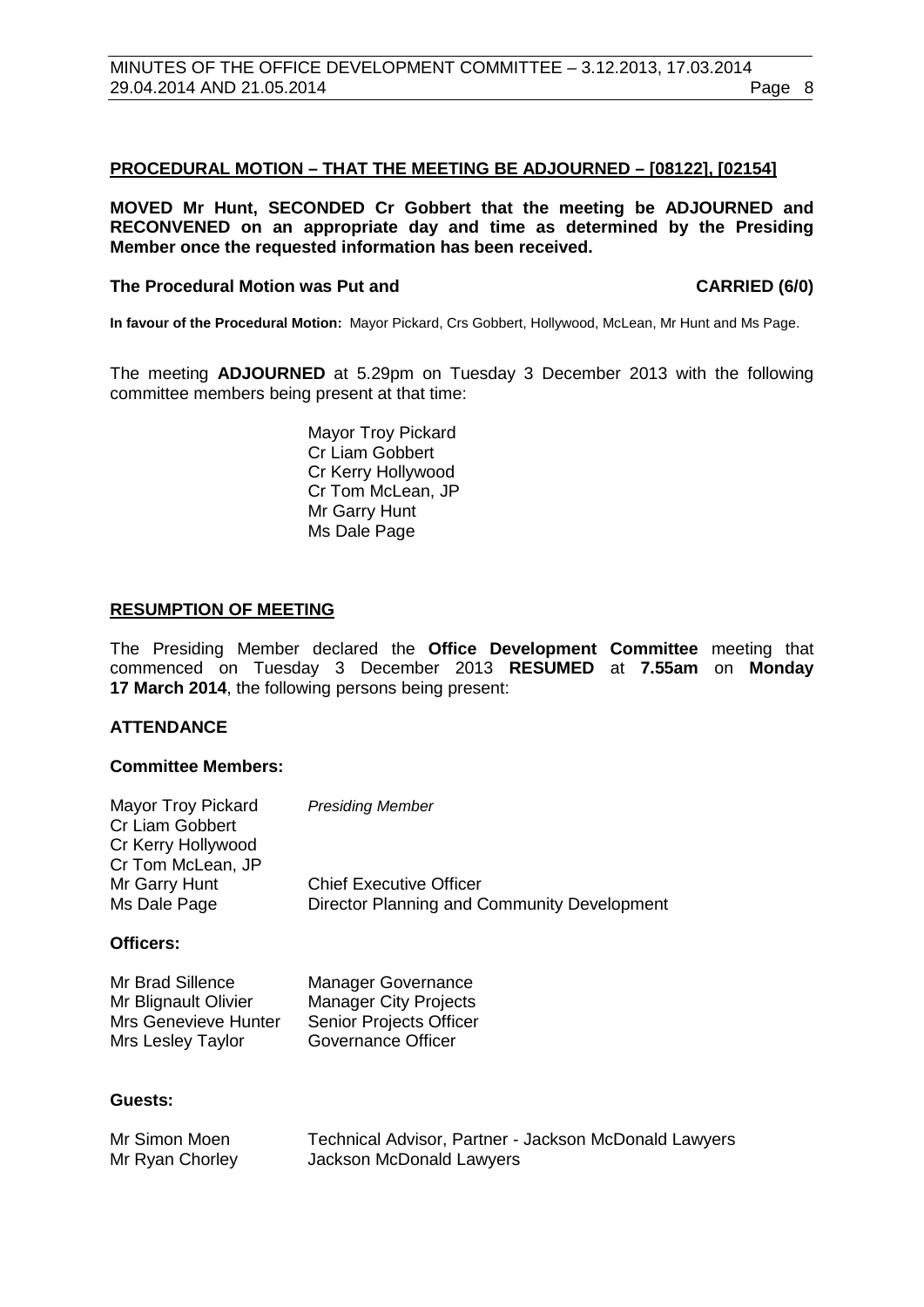As Item 2 was deemed to be confidential in accordance with section 5.23(2)(c) of the *Local Government Act 1995,* the meeting remained closed to members of the public on its resumption.

# <span id="page-8-0"></span>**ITEM 2 CONFIDENTIAL - JOONDALUP CITY CENTRE DEVELOPMENT: MEMORANDUM OF UNDERSTANDING AND OTHER UNDERTAKINGS**

| <b>WARD</b>                           | <b>North</b>                       |                                                                                                                                                                             |
|---------------------------------------|------------------------------------|-----------------------------------------------------------------------------------------------------------------------------------------------------------------------------|
| <b>RESPONSIBLE</b><br><b>DIRECTOR</b> | Mr Garry Hunt<br>Office of the CEO |                                                                                                                                                                             |
| <b>FILE NUMBER</b>                    | 103036, 101515                     |                                                                                                                                                                             |
| <b>ATTACHMENTS</b>                    | Attachment 1                       | Memorandum<br>Draft<br>Amended<br>οf<br>Understanding.                                                                                                                      |
|                                       | Attachment 2                       | Amended<br>Memorandum<br>0f<br>Draft<br>Understanding (marked-up version).                                                                                                  |
|                                       | (Please Note:                      | Report and Attachment<br>The<br>are<br>confidential and will appear in the official<br>Minute Book only)                                                                    |
| <b>AUTHORITY / DISCRETION</b>         | amending budgets.                  | Executive - The substantial direction setting and oversight<br>role of Council, such as adopting plans and reports,<br>accepting tenders, directing operations, setting and |
|                                       |                                    |                                                                                                                                                                             |

This Report is confidential in accordance with section 5.23(2)(c) of the *Local Government Act 1995*, which also permits the meeting to be closed to the public for business relating to the following:

*a contract entered into, or which may be entered into, by the local government and which relates to a matter to be discussed at the meeting.*

A full report was provided to Elected Members under separate cover. The report is not for publication.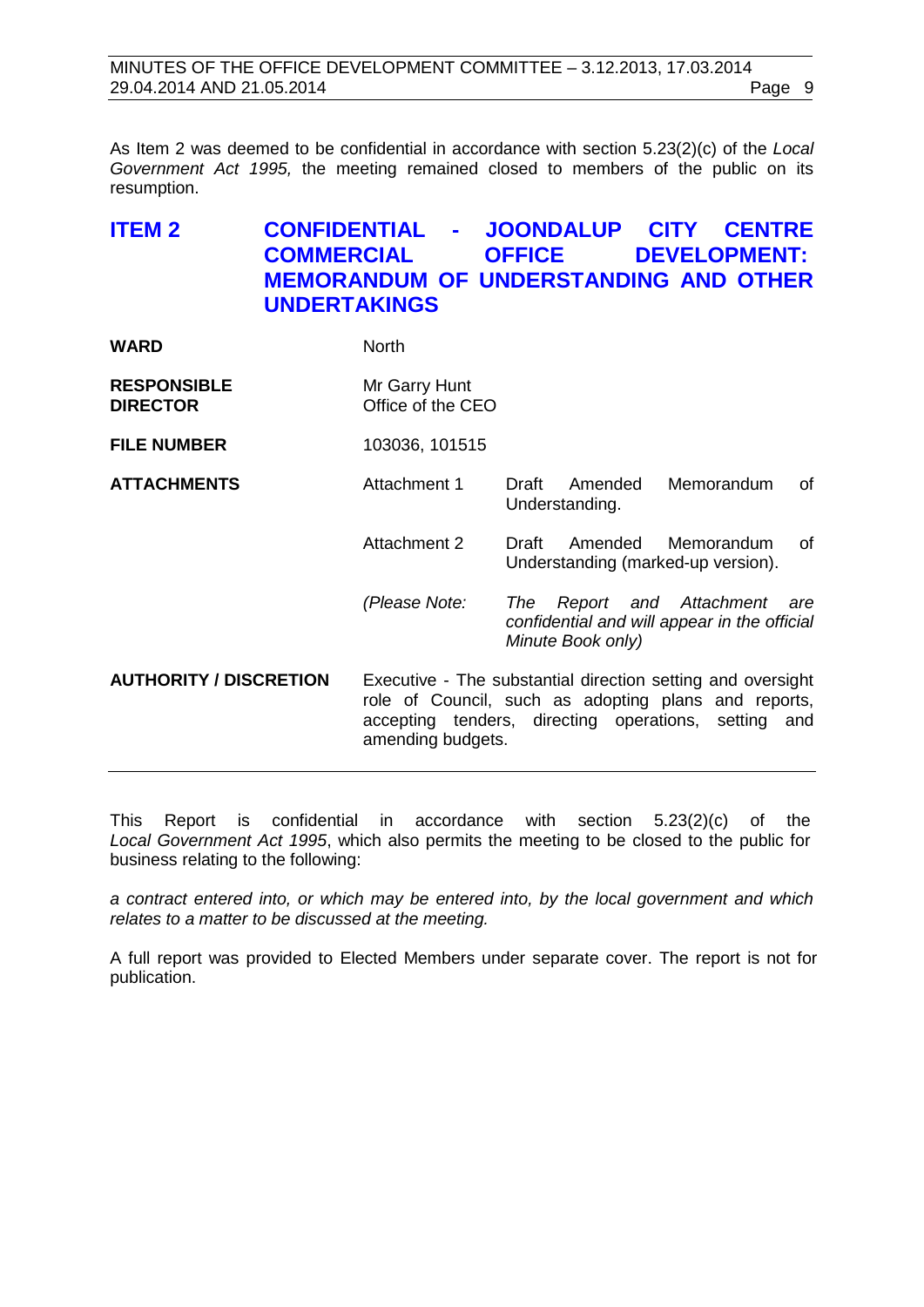**MOVED Cr McLean, SECONDED Cr Gobbert that the Office Development Committee:**

- **1 DEFERS consideration of Item 2 – Confidential – Joondalup City Centre Commercial Office Development: Memorandum of Understanding and other Undertakings to a reconvened meeting of the Office Development Committee pending receipt of the requested due diligence documentation from Seven Capital (Perth) Pty Ltd by 28 March 2014;**
- **2 ADVISES Seven Capital (Perth) Pty Ltd of the Office Development Committee's decision.**

#### **The Motion was Put and CARRIED (6/0)**

**In favour of the Motion:** Mayor Pickard, Crs Gobbert, Hollywood, McLean, Mr Hunt and Ms Page.

#### <span id="page-9-0"></span>**PROCEDURAL MOTION – THAT THE MEETING BE ADJOURNED – [08122], [02154]**

**MOVED Mr Hunt, SECONDED Cr Hollywood that the meeting be ADJOURNED and RECONVENED on an appropriate day and time as determined by the Presiding Member once the requested information from Seven Capital (Perth) Pty Ltd has been received.**

#### The Procedural Motion was Put and **CARRIED (6/0)**

**In favour of the Procedural Motion:** Mayor Pickard, Crs Gobbert, Hollywood, McLean, Mr Hunt and Ms Page.

The meeting **ADJOURNED** at 8.53am on Monday 17 March 2014 with the following committee members being present at that time:

> Mayor Troy Pickard Cr Liam Gobbert Cr Kerry Hollywood Cr Tom McLean, JP Mr Garry Hunt Ms Dale Page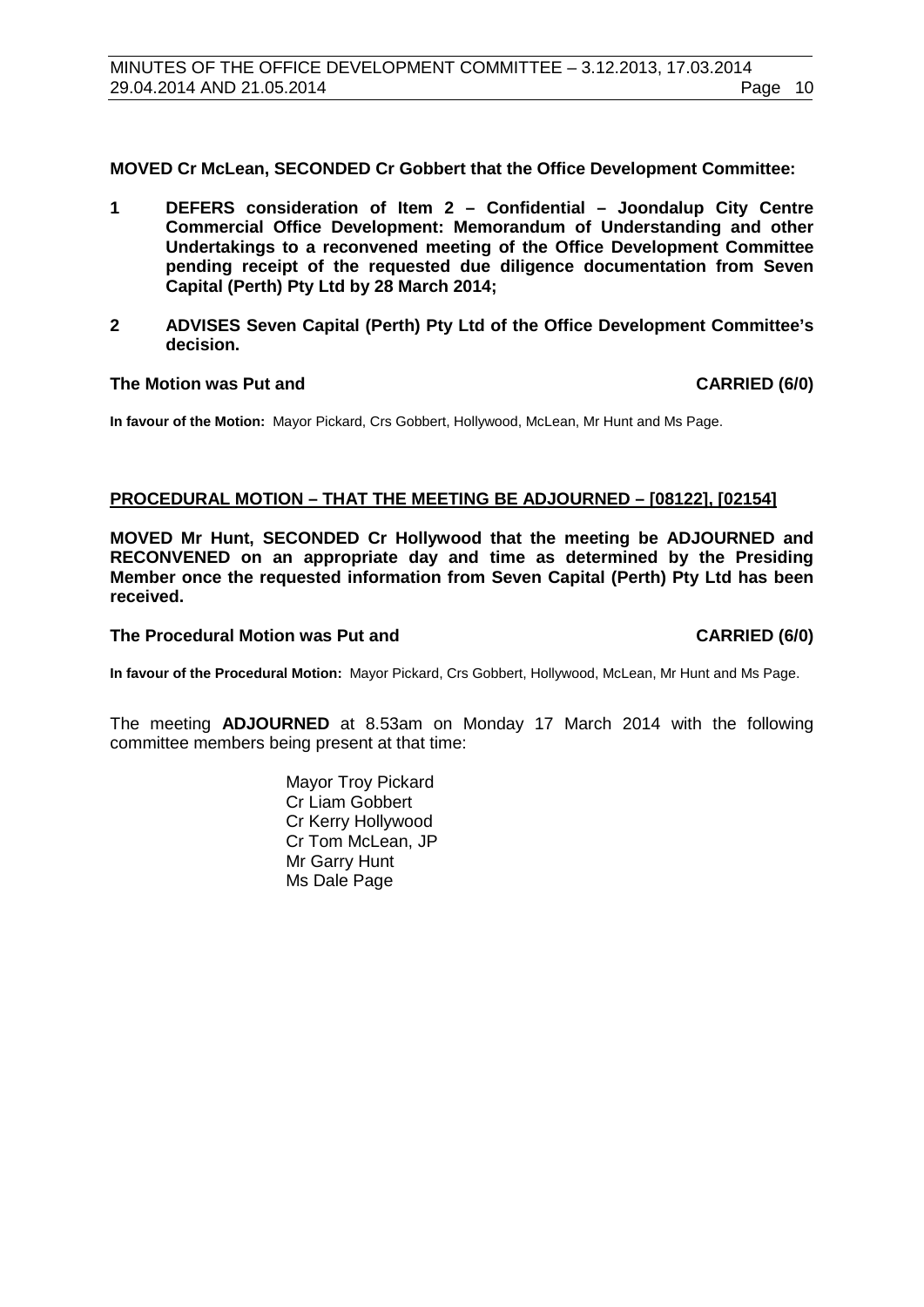#### **RESUMPTION OF MEETING**

The Presiding Member declared the **Office Development Committee** meeting that commenced on Tuesday 3 December 2013 and re-convened on Monday 17 March 2014 **RESUMED** at **7.35am** on **Tuesday 29 April 2014**, the following persons being present:

## **ATTENDANCE**

#### **Committee Members:**

| <b>Mayor Troy Pickard</b> | <b>Presiding Member</b>                     |
|---------------------------|---------------------------------------------|
| Cr Tom McLean, JP         |                                             |
| Mr Garry Hunt             | <b>Chief Executive Officer</b>              |
| Ms Dale Page              | Director Planning and Community Development |

#### **Officers:**

| Mr Brad Sillence     | <b>Manager Governance</b>      |
|----------------------|--------------------------------|
| Mr Blignault Olivier | <b>Manager City Projects</b>   |
| Mrs Genevieve Hunter | <b>Senior Projects Officer</b> |

#### **Guests:**

| Mr Simon Moen   | Technical Advisor, Partner - Jackson McDonald Lawyers |
|-----------------|-------------------------------------------------------|
| Mr Mitesh Ramji | <b>Grant Thornton</b>                                 |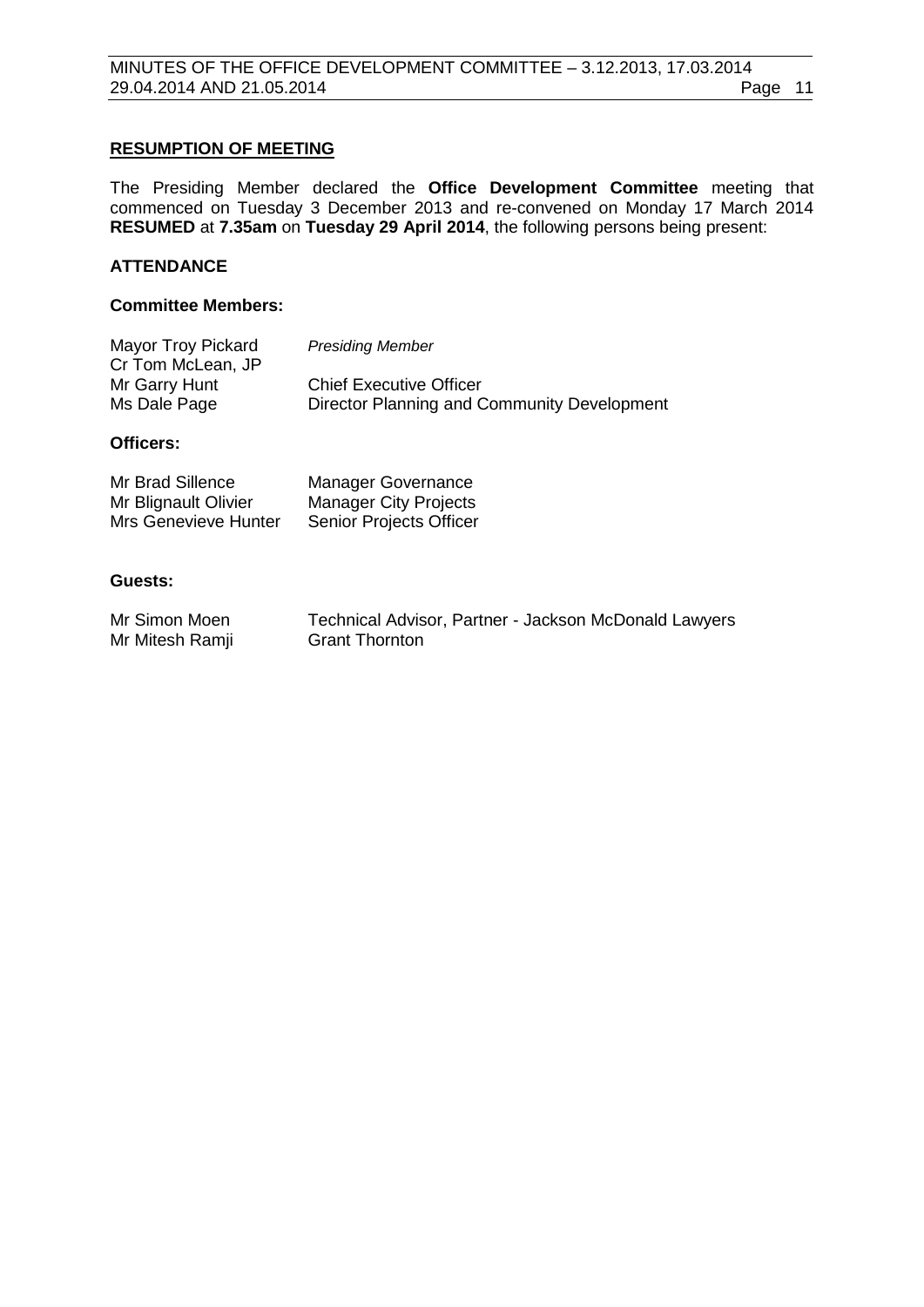| MINUTES OF THE OFFICE DEVELOPMENT COMMITTEE - 3.12.2013, 17.03.2014 |         |  |
|---------------------------------------------------------------------|---------|--|
| 29.04.2014 AND 21.05.2014                                           | Page 12 |  |

As Item 3 was deemed to be confidential in accordance with sections 5.23(2)(c) and 5.23(2)(e)(iii) of the *Local Government Act 1995,* the meeting remained closed to members of the public on its resumption.

# <span id="page-11-0"></span>**ITEM 3 CONFIDENTIAL - JOONDALUP CITY CENTRE DEVELOPMENT: MEMORANDUM OF UNDERSTANDING AND OTHER UNDERTAKINGS**

| <b>WARD</b>                           | <b>North</b>                       |                                                                                                                                                                             |
|---------------------------------------|------------------------------------|-----------------------------------------------------------------------------------------------------------------------------------------------------------------------------|
| <b>RESPONSIBLE</b><br><b>DIRECTOR</b> | Mr Garry Hunt<br>Office of the CEO |                                                                                                                                                                             |
| <b>FILE NUMBER</b>                    | 103036, 101515                     |                                                                                                                                                                             |
| <b>ATTACHMENTS</b>                    | Attachment 1                       | Memorandum<br>Amended<br>Draft<br>of<br>Understanding.                                                                                                                      |
|                                       | (Please Note:                      | is<br>The<br>Report and Attachment<br>confidential and will appear in the official<br>Minute Book only)                                                                     |
| <b>AUTHORITY / DISCRETION</b>         | amending budgets.                  | Executive - The substantial direction setting and oversight<br>role of Council, such as adopting plans and reports,<br>accepting tenders, directing operations, setting and |

This Report is confidential in accordance with sections  $5.23(2)(c)$  and  $5.23(2)(e)$ (iii) of the *Local Government Act 1995*, which also permits the meeting to be closed to the public for business relating to the following:

- *a contract entered into, or which may be entered into, by the local government and which relates to a matter to be discussed at the meeting.*
- *a matter that if disclosed would reveal information about the business, professional, commercial or financial affairs of a person.*

A full report was provided to Elected Members under separate cover. The report is not for publication.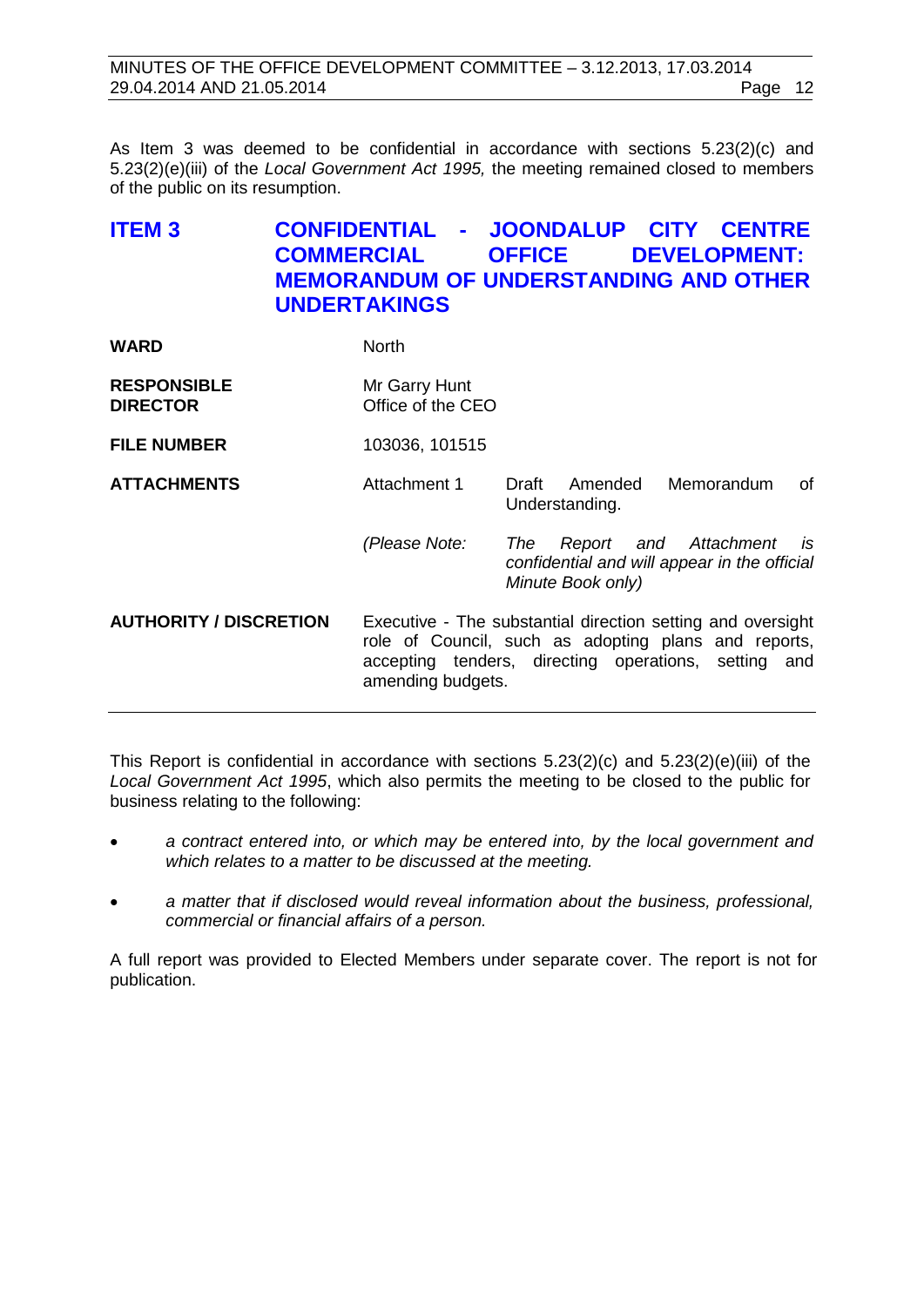<span id="page-12-0"></span>**MOVED Mayor Pickard, SECONDED Ms Page that the Office Development Committee:**

- **1 NOTES the current status of the ongoing negotiations with Seven Capital (Perth) Pty Ltd and the requirement for the guarantor to provide information to enable the City to progress the due diligence process;**
- **2 REQUESTS the Chief Executive Officer prepare a further report for the Office Development Committee providing advice and option/s on the City's ability to terminate the current EOI process and initiate a new EOI process for an integrated mixed use development on Lot 507 Boas Avenue and Lot 496 Davidson Terrace, Joondalup, that strengthens the existing civic precinct as the heart of the City Centre and which incorporates a minimum of:**
	- **2.1 12,000m² office accommodation;**
	- **2.2 hotel/short stay accommodation.**

## **The Motion was Put and CARRIED (4/0)**

**In favour of the Motion:** Mayor Pickard, Cr McLean, Mr Hunt and Ms Page.

#### **PROCEDURAL MOTION – THAT THE MEETING BE ADJOURNED – [08122], [02154]**

**MOVED Mr Hunt, SECONDED Ms Page that the meeting be ADJOURNED and RECONVENED on an appropriate day and time as determined by the Presiding Member once the requested report has been prepared.**

#### **The Procedural Motion was Put and CARRIED (4/0)**

**In favour of the Motion:** Mayor Pickard, Cr McLean, Mr Hunt and Ms Page.

The meeting **ADJOURNED** at 8.52am on Tuesday 29 April 2014 with the following committee members being present at that time:

> Mayor Troy Pickard Cr Tom McLean, JP Mr Garry Hunt Ms Dale Page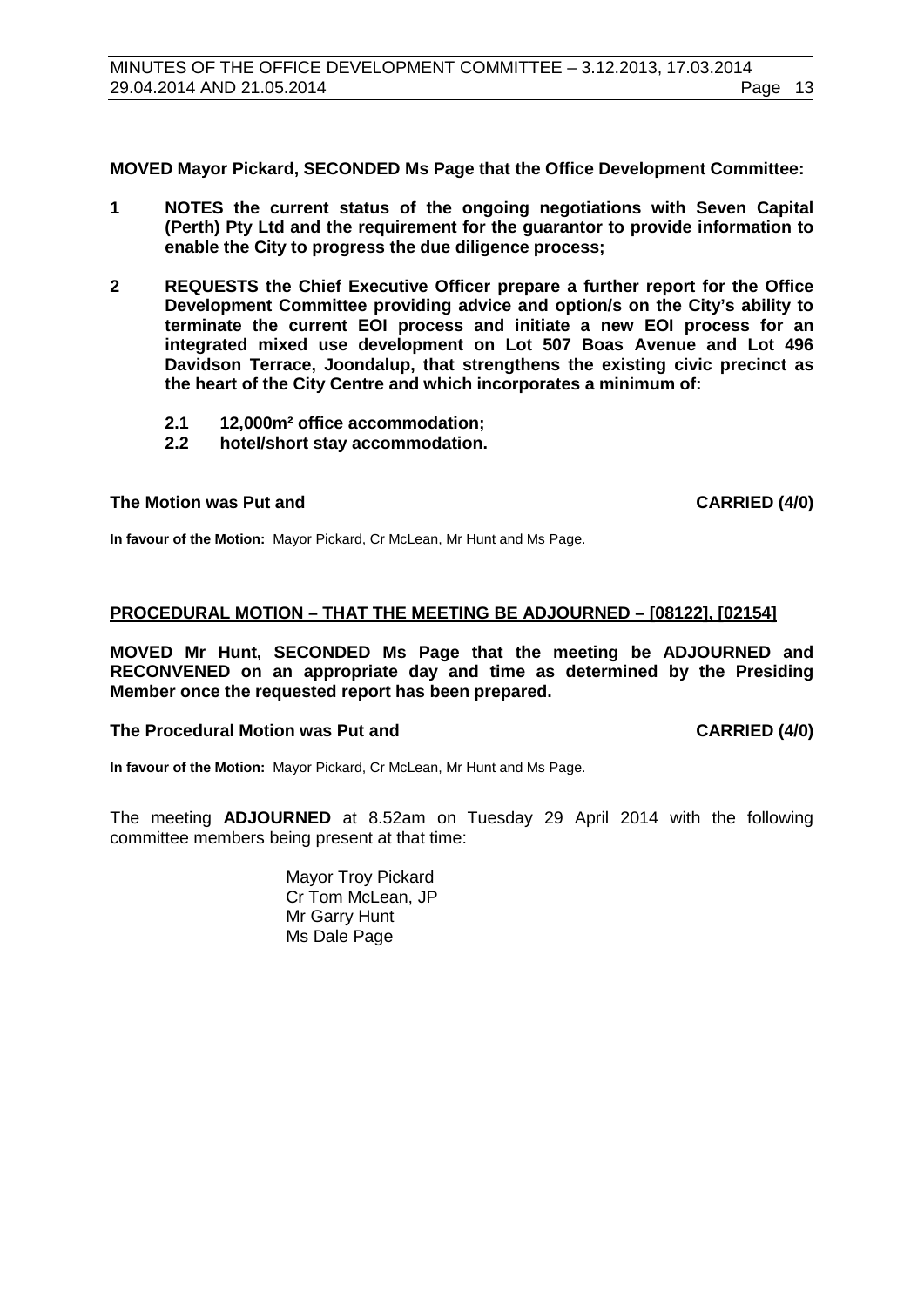#### **RESUMPTION OF MEETING**

The Presiding Member declared the **Office Development Committee** meeting that commenced on Tuesday 3 December 2013 and re-convened on Monday 17 March 2014, and Tuesday 29 April 2014 **RESUMED** at **11.47am** on **Wednesday 21 May 2014**, the following persons being present:

## **ATTENDANCE**

#### **Committee Members:**

| <b>Mayor Troy Pickard</b> | <b>Presiding Member</b>                     |
|---------------------------|---------------------------------------------|
| Cr Liam Gobbert           |                                             |
| Cr Kerry Hollywood        |                                             |
| Cr Tom McLean, JP         |                                             |
| Mr Garry Hunt             | <b>Chief Executive Officer</b>              |
| Ms Dale Page              | Director Planning and Community Development |

#### **Observer:**

Cr John Chester

#### **Officers:**

| Mr Brad Sillence            | Manager Governance             |
|-----------------------------|--------------------------------|
| Mr Blignault Olivier        | <b>Manager City Projects</b>   |
| <b>Mrs Genevieve Hunter</b> | <b>Senior Projects Officer</b> |
| Mrs Lesley Taylor           | Governance Officer             |

#### **Guests:**

| Mr Julius Skinner | Partner - Jackson McDonald Lawyers          |
|-------------------|---------------------------------------------|
| Mr Ryan Chorley   | Senior Associate - Jackson McDonald Lawyers |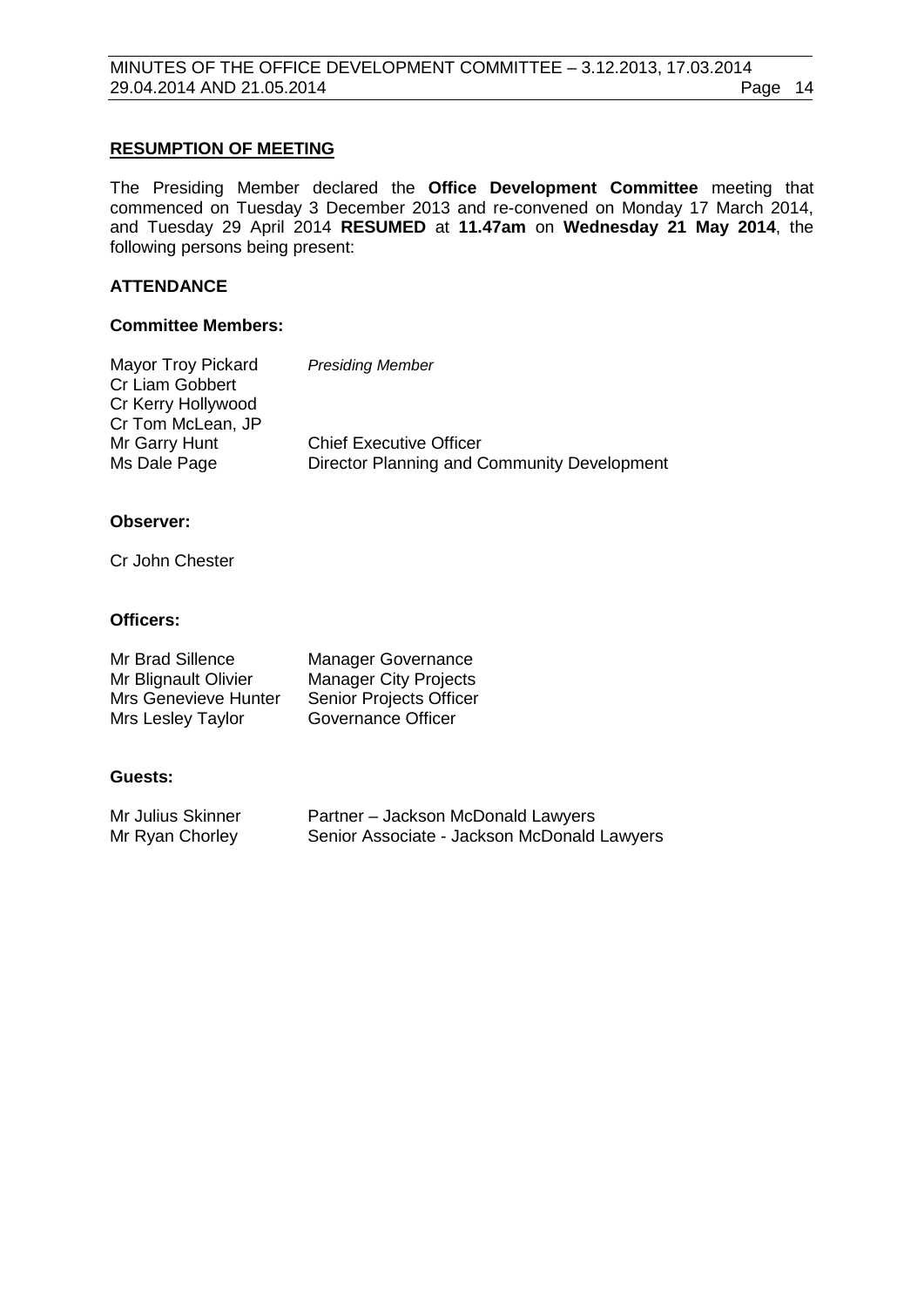| MINUTES OF THE OFFICE DEVELOPMENT COMMITTEE - 3.12.2013, 17.03.2014 |         |  |
|---------------------------------------------------------------------|---------|--|
| 29.04.2014 AND 21.05.2014                                           | Page 15 |  |

As Item 4 was deemed to be confidential in accordance with section 5.23(2)(d) of the *Local Government Act 1995,* the meeting remained closed to members of the public on its resumption.

# <span id="page-14-0"></span>**ITEM 4 CONFIDENTIAL – JOONDALUP CITY CENTRE COMMERCIAL OFFICE DEVELOPMENT: OPTIONS TO PROGRESS**

| <b>WARD</b> | <b>North</b> |
|-------------|--------------|
|             |              |

| <b>RESPONSIBLE</b> | Mr Garry Hunt     |
|--------------------|-------------------|
| <b>DIRECTOR</b>    | Office of the CEO |

**FILE NUMBER** 103036, 101515

- **ATTACHMENT** Attachment 1 Diagrammatic representation of Option 1 Attachment 2 Diagrammatic representation of Option 2<br>Attachment 3 Diagrammatic representation of Option 3 Attachment 3 Diagrammatic representation of Option 3<br>Attachment 4 Diagrammatic representation of Options Diagrammatic representation of Options 4 to 8 Attachment 5 Diagrammatic representation of Options 9 to 13.
	- *(Please Note: The Report and Attachments are confidential and will appear in the official Minute Book only)*

**AUTHORITY / DISCRETION** Executive - The substantial direction setting and oversight role of Council, such as adopting plans and reports, accepting tenders, directing operations, setting and amending budgets.

This report is confidential in accordance with section 5.23(2)(d) of the *Local Government Act 1995*, which also permits the meeting to be closed to the public for business relating to the following:

*Legal advice obtained, or which may be obtained, by the local government, and which relates to a matter discussed at the meeting.*

A full report was provided to Elected Members under separate cover. The report is not for publication.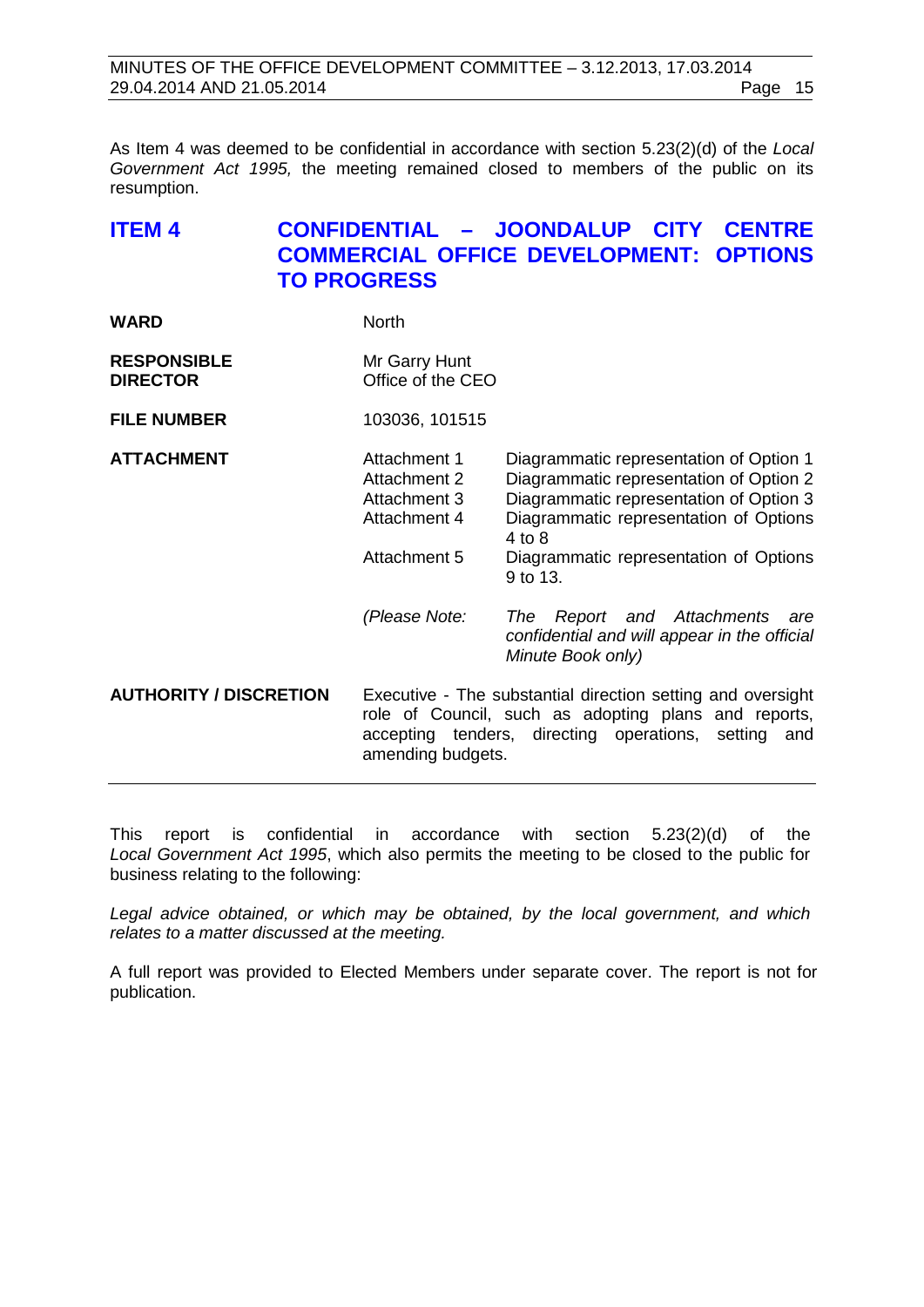#### **MOVED Cr Hollywood, SECONDED Cr Gobbert that:**

- **1 Council:**
	- **1.1 TERMINATES the current Expression of Interest process for a Commercial/Office Development on City Owned Property which was initiated by Council at its meeting held on 23 October 2012 (Item CJ217-10/12 refers);**
	- **1.2 DETERMINES that Seven Capital (Perth) Pty Ltd is no longer the preferred respondent to the Request for Expressions of Interest which was advertised by the City on 14 November 2012;**
	- **1.3 DETERMINES not to enter into a Memorandum of Understanding with Seven Capital (Perth) Pty Ltd;**
	- **1.4 REQUESTS the Chief Executive Officer to end all dealings with Seven Capital (Perth) Pty Ltd with respect to the project, the subject of the Request for Expressions of Interest which was advertised by the City on 14 November 2012;**
	- **1.5 REQUESTS the Chief Executive Officer to:**
		- **1.5.1 forward a notice of termination to Seven Capital (Perth) Pty Ltd;**
		- **1.5.2 advise Seven Capital (Perth) Pty Ltd of Council's decisions;**
- **2 the Office Development Committee INITIATES a new Expression of Interest process, the terms of which differ from the original Expression of Interest, for an integrated mixed use development over both Lot 507 Boas Avenue and Lot 496 Davidson Terrace, Joondalup (as outlined in Option 5 of this Report), that strengthens the existing civic precinct as the heart of the City Centre and which incorporates a minimum of:**
	- **2.1 12,000m<sup>2</sup> of office development;**
	- **2.2 Hotel/short stay accommodation;**
- **3 the Expression of Interest in part 2 above BE MODIFIED to reflect that the preferred position of Council is that the City own and operate the car park component within the development site.**

#### **The Motion was Put and CARRIED (6/0)**